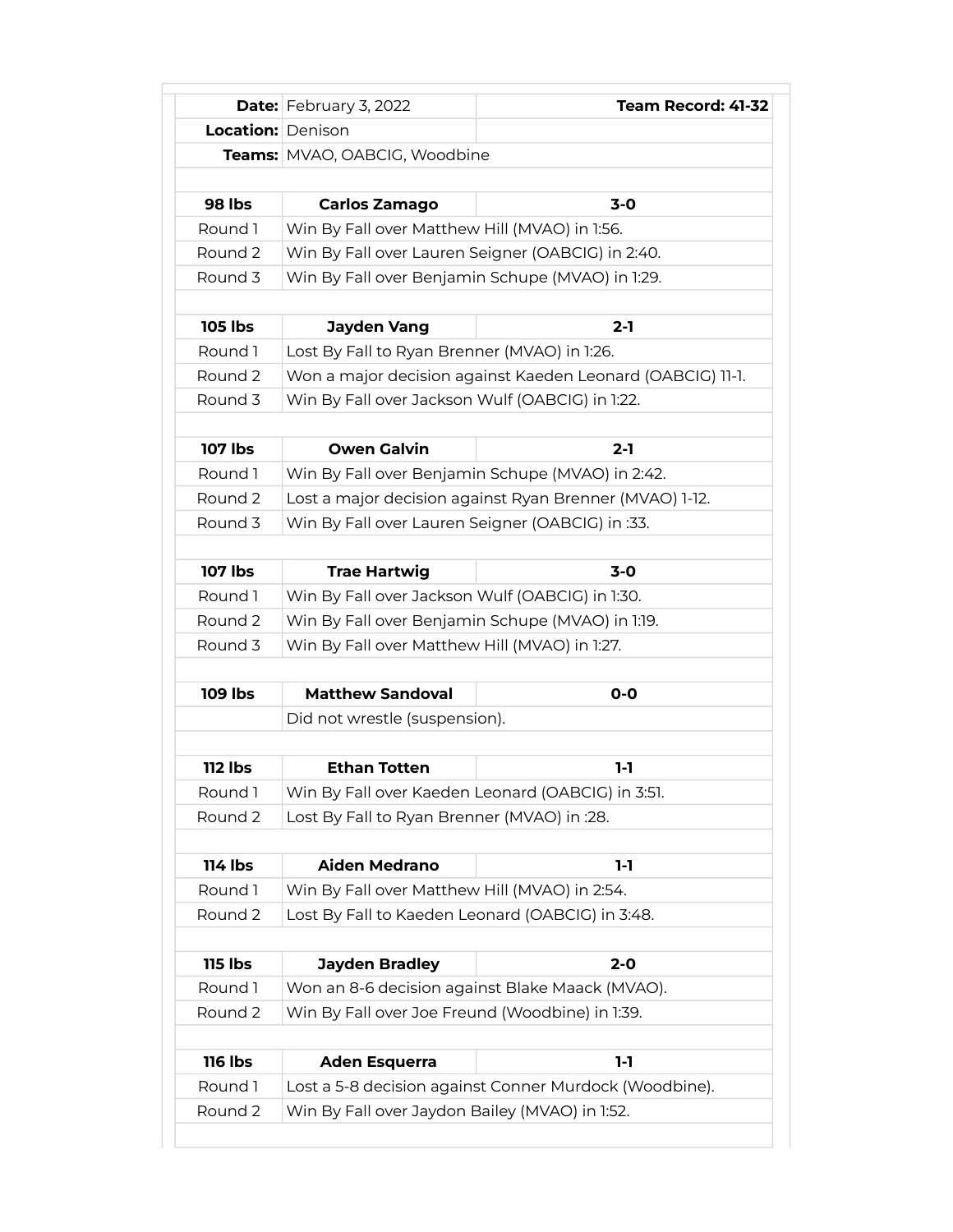| 117 lbs | <b>Jackson Graeve</b>                                  | $2 - 1$                                          |
|---------|--------------------------------------------------------|--------------------------------------------------|
| Round 1 | Win By Fall over Joe Freund (Woodbine) in :56.         |                                                  |
| Round 2 | Win By Fall over Blake Maack (MVAO) in 3:51.           |                                                  |
| Round 3 | Lost a 2-3 decision against Conner Murdock (Woodbine). |                                                  |
|         |                                                        |                                                  |
| 118 lbs | <b>Wilson Riphin</b>                                   | 1-0                                              |
| Round 1 |                                                        | Won a 9-6 decision against Jaydon Bailey (MVAO). |
|         |                                                        |                                                  |
| 118 lbs | <b>Phoenix Hodne</b>                                   | O-1                                              |
| Round 1 | Lost By Fall to Caden Spetman (OABCIG) in 1:35.        |                                                  |
|         |                                                        |                                                  |
|         |                                                        |                                                  |
| 119 lbs | <b>Xavier Velazquez</b>                                | $0 - 2$                                          |
| Round 1 | Lost a 6-12 decision against Blake Maack (MVAO).       |                                                  |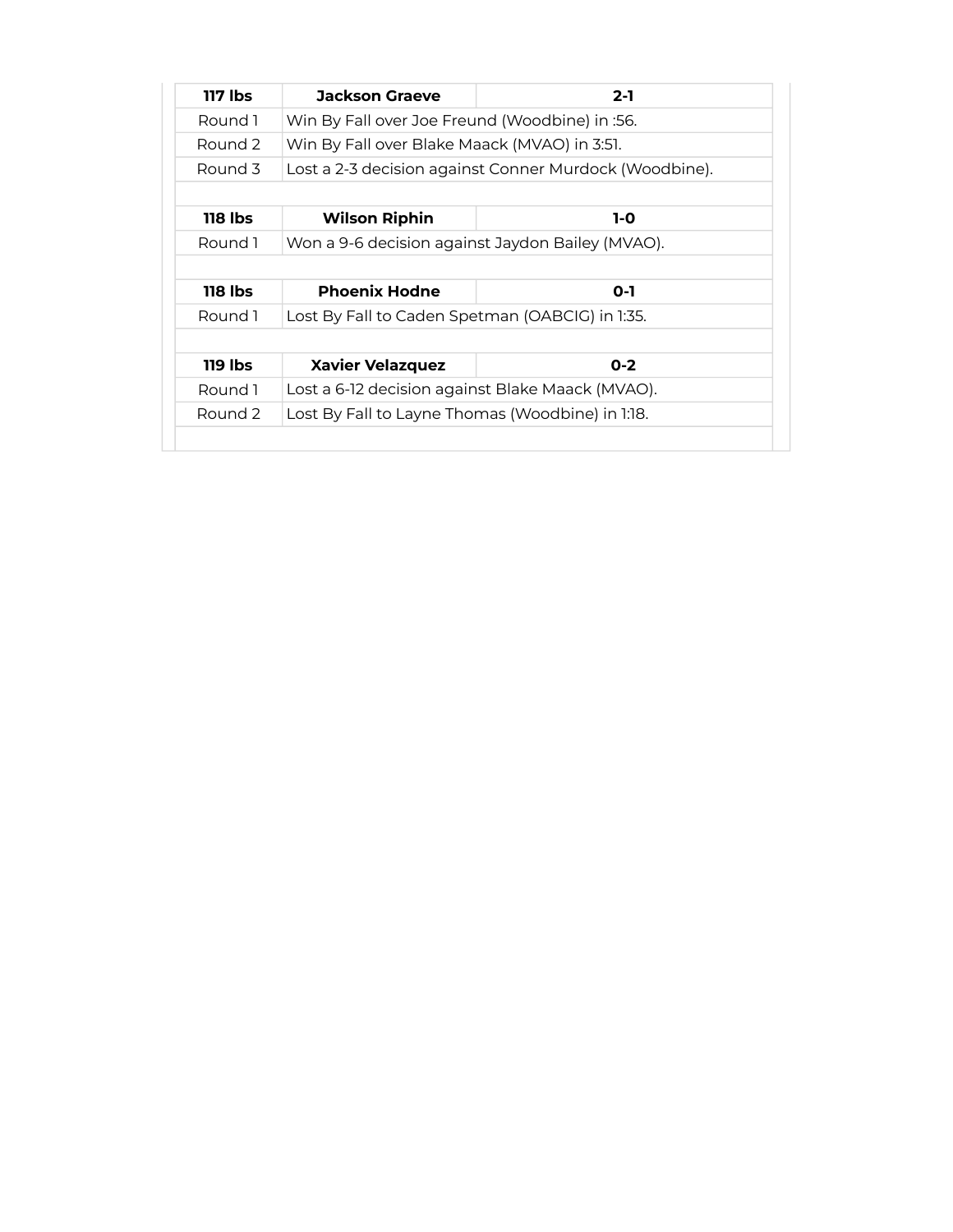|                          | <b>Date:</b> February 3, 2022                        | Team Record: 41-32                                   |
|--------------------------|------------------------------------------------------|------------------------------------------------------|
| <b>Location: Denison</b> |                                                      |                                                      |
|                          | <b>Teams:</b> MVAO, OABCIG, Woodbine                 |                                                      |
|                          |                                                      |                                                      |
| <b>120 lbs</b>           | Ivan Ledesma                                         | $1-0$                                                |
| Round 1                  | Win By Fall over Joe Freund (Woodbine) in 1:30.      |                                                      |
| <b>121 lbs</b>           | <b>Logan Harper</b>                                  | $O - 1$                                              |
| Round 1                  | Lost By Fall to Caden Spetman (OABCIG) in :24.       |                                                      |
|                          |                                                      |                                                      |
| <b>126 lbs</b>           | <b>Chase Williams</b>                                | $0 - 1$                                              |
| Round 1                  | Lost By Fall to Layne Thomas (Woodbine) in 2:41.     |                                                      |
| <b>129 lbs</b>           | <b>Kpaw Moo Soe</b>                                  | $1-1$                                                |
| Round 1                  | Lost By Fall to Lucas Olson (Woodbine) in 1:28.      |                                                      |
| Round 2                  |                                                      | Win By Fall over Layne Thomas (Woodbine) in 1:22.    |
| <b>131 lbs</b>           | <b>Luis Lopez</b>                                    | $0 - 2$                                              |
| Round 1                  |                                                      | Lost By Fall to Conner Murdock (Woodbine) in 2:25.   |
| Round 2                  | Lost By Fall to Lucas Olson (Woodbine) in 1:10.      |                                                      |
|                          |                                                      |                                                      |
| <b>139 lbs</b>           | <b>Miguel Hernandez</b>                              | $1-1$                                                |
| Round 1                  |                                                      | Win By Fall over Robert Promnitz (Woodbine) in 3:36. |
| Round 2                  | Lost By Fall to Lucas Olson (Woodbine) in 1:36.      |                                                      |
| <b>141 lbs</b>           | <b>Cole Kastner</b>                                  | $2 - 0$                                              |
| Round 1                  |                                                      | Win By Fall over Robert Promnitz (Woodbine) in 1:08. |
| Round 2                  | Win By Fall over Caden Spetman (OABCIG) in 1:18.     |                                                      |
| 144 lbs                  | <b>Luol Deng</b>                                     | $O-O$                                                |
|                          | Did not wrestle (suspension).                        |                                                      |
|                          |                                                      |                                                      |
| <b>153 lbs</b>           | <b>Angie Rivera</b>                                  | $0 - 3$                                              |
| Round 1                  | Lost By Fall to Danny Weeda (OABCIG) in :45.         |                                                      |
| Round 2                  | Lost By Fall to Teddy Kuker (Woodbine) in :29.       |                                                      |
| Round 3                  |                                                      | Lost By Fall to Rowdy Andersen (Woodbine) in 1:03.   |
| 154 lbs                  | Diego Garcia                                         | $1-2$                                                |
| Round 1                  |                                                      | Lost By Fall to Brenner Sullivan (Woodbine) in 2:15. |
| Round 2                  | Lost By Fall to Danny Weeda (OABCIG) in 2:37.        |                                                      |
| Round 3                  | Win By Fall over Robert Promnitz (Woodbine) in 1:23. |                                                      |
|                          |                                                      |                                                      |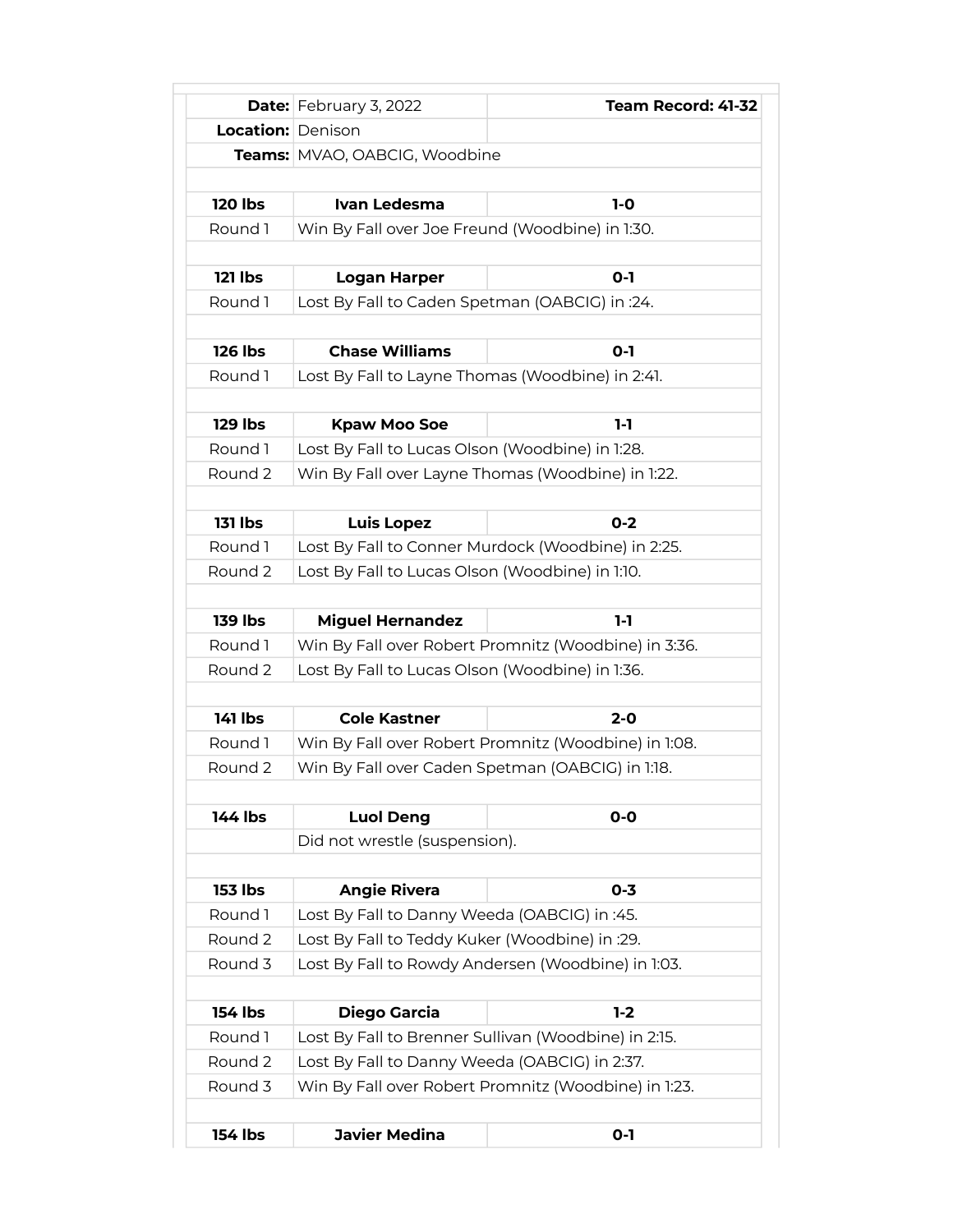| Round 1        | Lost By Fall to Brenner Sullivan (Woodbine) in 1:22. |                                                    |
|----------------|------------------------------------------------------|----------------------------------------------------|
| <b>155 lbs</b> | <b>Malachi Esteves</b>                               | 1-2                                                |
| Round 1        |                                                      | Win By Fall over Rowdy Andersen (Woodbine) in :43. |
| Round 2        | Lost By Fall to Brenner Sullivan (Woodbine) in :31.  |                                                    |
| Round 3        | Lost By Fall to Danny Weeda (OABCIG) in 1:21.        |                                                    |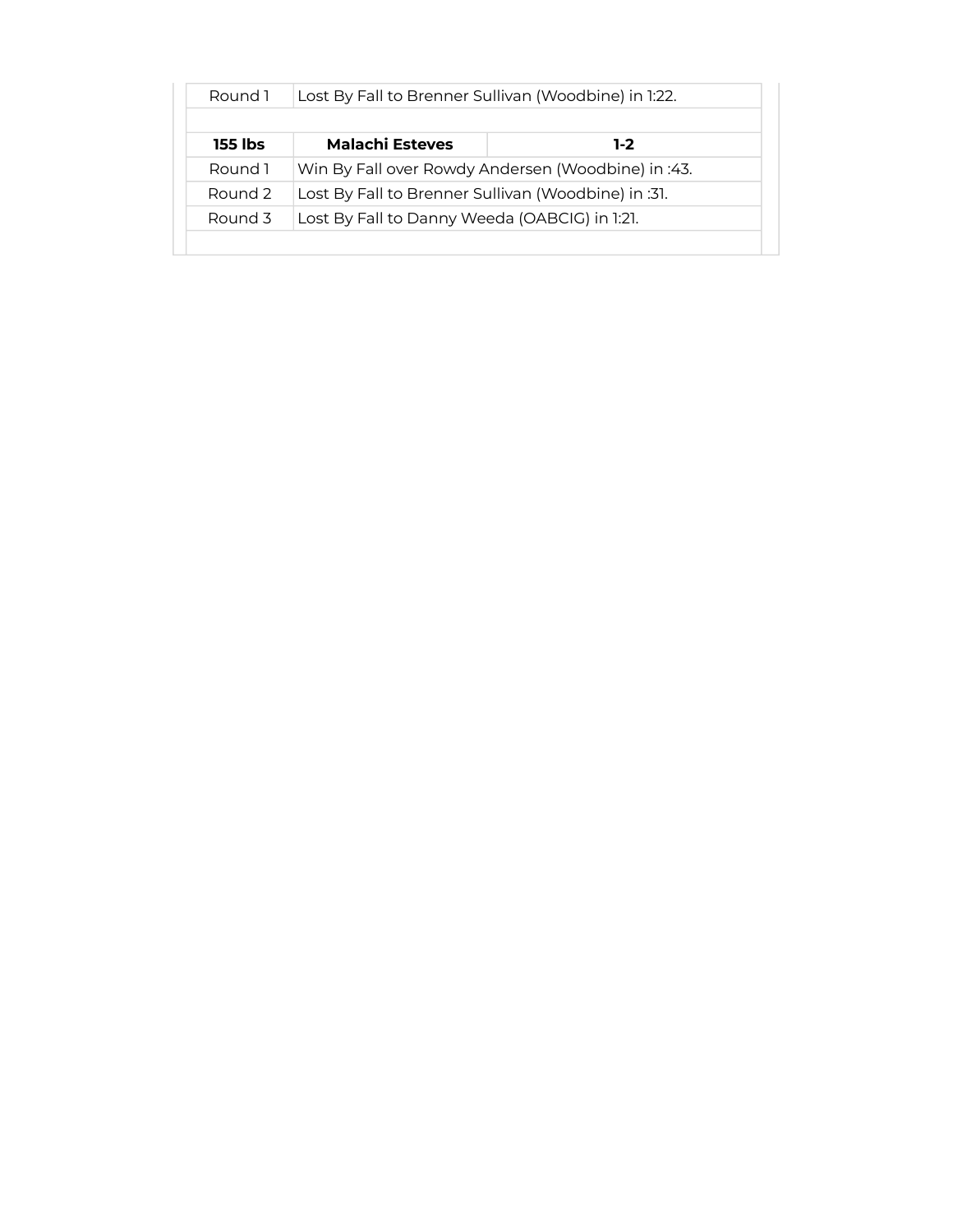|                   | <b>Date:</b> February 3, 2022                      | Team Record: 41-32                                   |
|-------------------|----------------------------------------------------|------------------------------------------------------|
| Location: Denison |                                                    |                                                      |
|                   | Teams: MVAO, OABCIG, Woodbine                      |                                                      |
|                   |                                                    |                                                      |
| <b>160 lbs</b>    | <b>Victor Arroyo</b>                               | $1-1$                                                |
| Round 1           |                                                    | Win By Fall over Rowdy Andersen (Woodbine) in 1:11.  |
| Round 2           | Lost By Fall to Karter Wulf (OABCIG) in 1:40.      |                                                      |
|                   |                                                    |                                                      |
| <b>160 lbs</b>    | <b>Akuien Aruai</b>                                | $1-1$                                                |
| Round 1           |                                                    | Win By Fall over Creighton Cadwell (OABCIG) in :23.  |
| Round 2           | Lost By Fall to Teddy Kuker (Woodbine) in 1:43.    |                                                      |
|                   |                                                    |                                                      |
| <b>162 lbs</b>    | Izak Argotsinger                                   | $1-1$                                                |
| Round 1           | Lost By Fall to Teddy Kuker (Woodbine) in :20.     |                                                      |
| Round 2           | Win By Fall over Drayton Raasch (OABCIG) in 1:57.  |                                                      |
|                   |                                                    |                                                      |
| <b>162 lbs</b>    | <b>Owen Fink</b>                                   | $2 - 1$                                              |
| Round 1           | Lost By Fall to Karter Wulf (OABCIG) in 1:08.      |                                                      |
| Round 2           |                                                    | Win By Fall over Creighton Cadwell (OABCIG) in 2:33. |
| Round 3           | Win By Fall over Drayton Raasch (OABCIG) in :45.   |                                                      |
|                   |                                                    |                                                      |
| <b>162 lbs</b>    | <b>Ryan Slechta</b>                                | 2-1                                                  |
| Round 1           | Win By Fall over Drayton Raasch (OABCIG) in 1:45.  |                                                      |
| Round 2           | Lost By Fall to Karter Wulf (OABCIG) in 1:24.      |                                                      |
| Round 3           |                                                    | Win By Fall over Creighton Cadwell (OABCIG) in :50.  |
|                   |                                                    |                                                      |
| <b>200 lbs</b>    | <b>Arturo Marquez</b>                              | $O-O$                                                |
|                   | Did not wrestle (sick).                            |                                                      |
|                   |                                                    |                                                      |
| <b>210 lbs</b>    | <b>Alexander Arita</b>                             | 2-0                                                  |
| Round 1           | Win By Fall over Tressa Downs (OABCIG) in :11.     |                                                      |
| Round 2           | Win By Fall over Jerrell Dean-Byas (MVAO) in 1:03. |                                                      |
|                   |                                                    |                                                      |
| <b>210 lbs</b>    | <b>Jackson Cisneros</b>                            | $2 - 0$                                              |
| Round 1           | Win By Fall over Jerrell Dean-Byas (MVAO) in 1:05. |                                                      |
| Round 2           | Win By Fall over Tressa Downs (OABCIG) in :11.     |                                                      |
|                   |                                                    |                                                      |
|                   |                                                    |                                                      |
| <b>213 lbs</b>    | Max Chapa                                          | $2 - 0$                                              |
| Round 1           |                                                    | Win By Fall over Jerrell Dean-Byas (MVAO) in 2:26.   |
| Round 2           | Win By Fall over Tressa Downs (OABCIG) in :34.     |                                                      |
| <b>217 lbs</b>    | <b>Tony Zamora-Avina</b>                           | $1-0$                                                |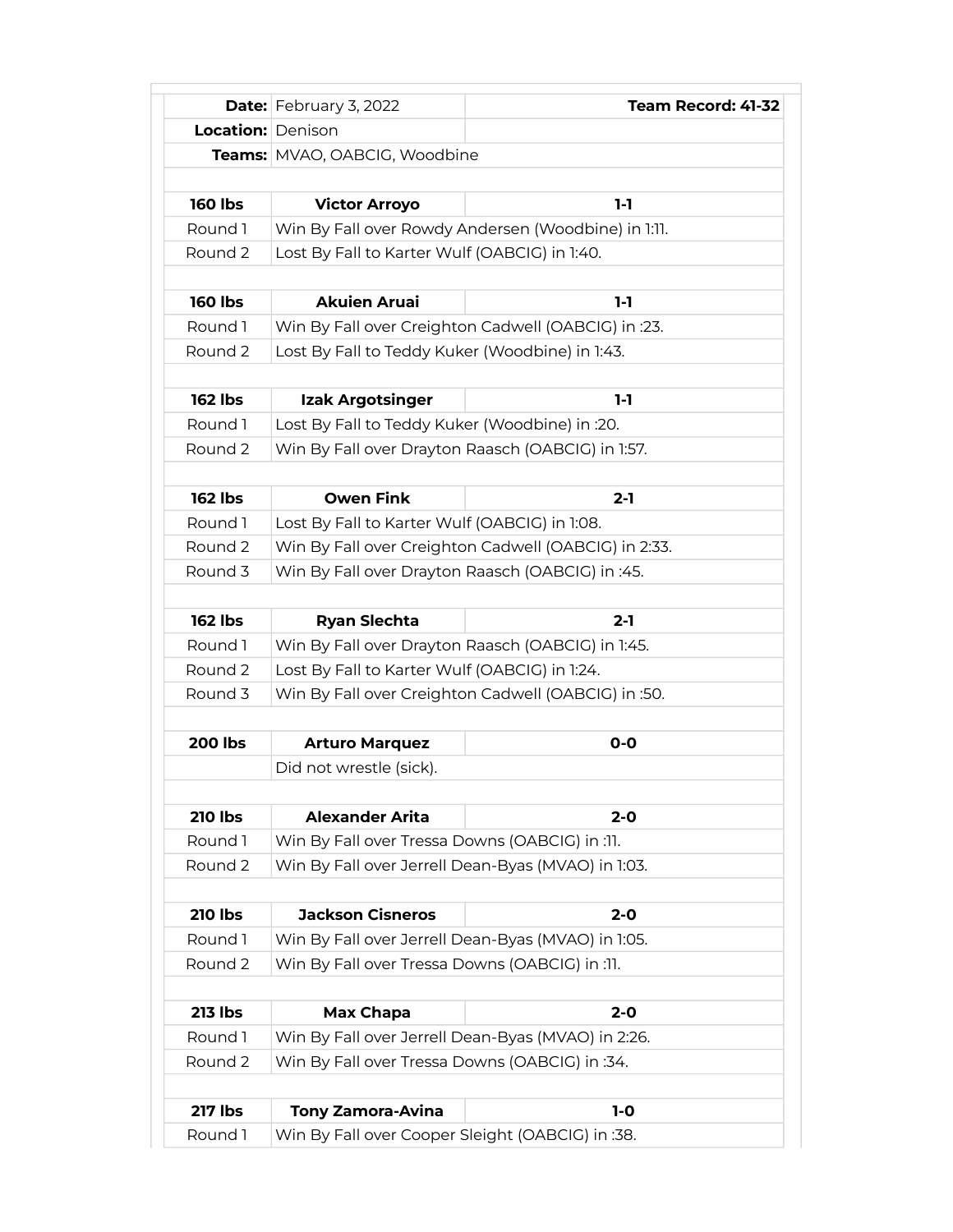| <b>218 lbs</b>            | <b>Aidan Eggeling</b>                            | 1-1 |
|---------------------------|--------------------------------------------------|-----|
| Round 1                   | Win By Fall over Cooper Sleight (OABCIG) in :33. |     |
| Round 2                   | Lost By Fall to Jax Pryor (Woodbine) in 1:21.    |     |
|                           |                                                  |     |
|                           |                                                  |     |
|                           | <b>Byron Acosta</b>                              | 1-1 |
| <b>225 lbs</b><br>Round 1 | Lost By Fall to Jax Pryor (Woodbine) in :15.     |     |